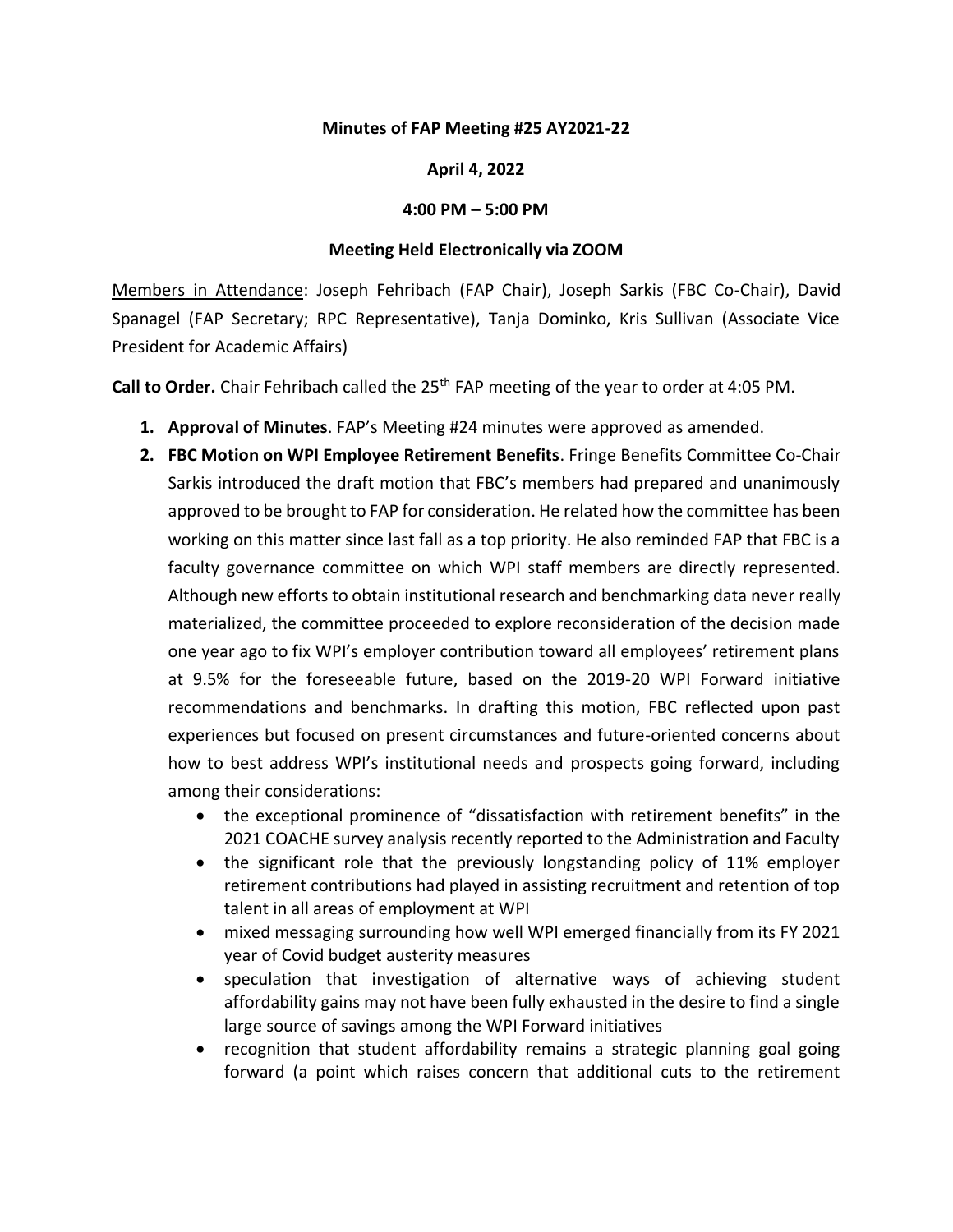contribution may be contemplated which assume 9.5% as the "acceptable" baseline for discussion)

- growing awareness of WPI's vulnerability to attrition and declining morale in areas now highlighted as "community well-being" (noting that healthy retirement planning constitutes a major contributor to every employee's long-term sense of well-being)
- the disproportionate impact of reduced retirement contributions upon the financial health of our lower paid and older community members (the people upon whom WPI's long-term future health and vitality depends most highly)
- the important realization that an earlier administration had made a conscious and deliberately bold move to express the importance of equity among all WPI employees when it invested substantial funds to bring all employees up the 11% employer retirement contribution policy which had previously only been the matching amount given to the most highly compensated individuals

FBC Co-Chair Sarkis presented the draft motion for discussion. FAP members reviewed the chronology of decision-making around retirement benefit contributions that reflected either WPI Forward initiative goals or temporary Covid-related budgetary exigencies (or perhaps some combination of the two).

The question arose about whether it is legal for a contract signed with employees (which contain a certain level of a benefit) to subsequently be altered. AVP Sullivan noted that initial offer letters to new hires now routinely contain a sentence like: "WPI reserves the right to change its benefits package at its sole discretion."

One FAP member mentioned that certain higher education institutions (such as Boston University) have not only restored retirement contribution rates to pre-Covid levels after weathering the pandemic, but have even rewarded their steadfast employees with retroactive payments to partially compensate them for reduced contributions made during 2020 and 2021.

- **3. High-Earners Compensation at WPI.** FAP members continue to examine the Federal 990 forms and other institutional comparative data. Multiple years' worth of data are helpful for seeing the cumulative impact of sustained patterns and trends.
- **4. Other Topics.** AVP Sullivan called FAP's attention to the recent announcement from Director of Student Aid & Financial Literacy Jessica Sabourin regarding changes to WPI's institutional aid policy that were made in concert with the faculty's recent approval of CAP-recommended changes to the Academic Standing Policy. He noted that this institutional aid policy change does have minimal financial implications for the overall budget, but was pleased to note how quickly the administration acted to implement